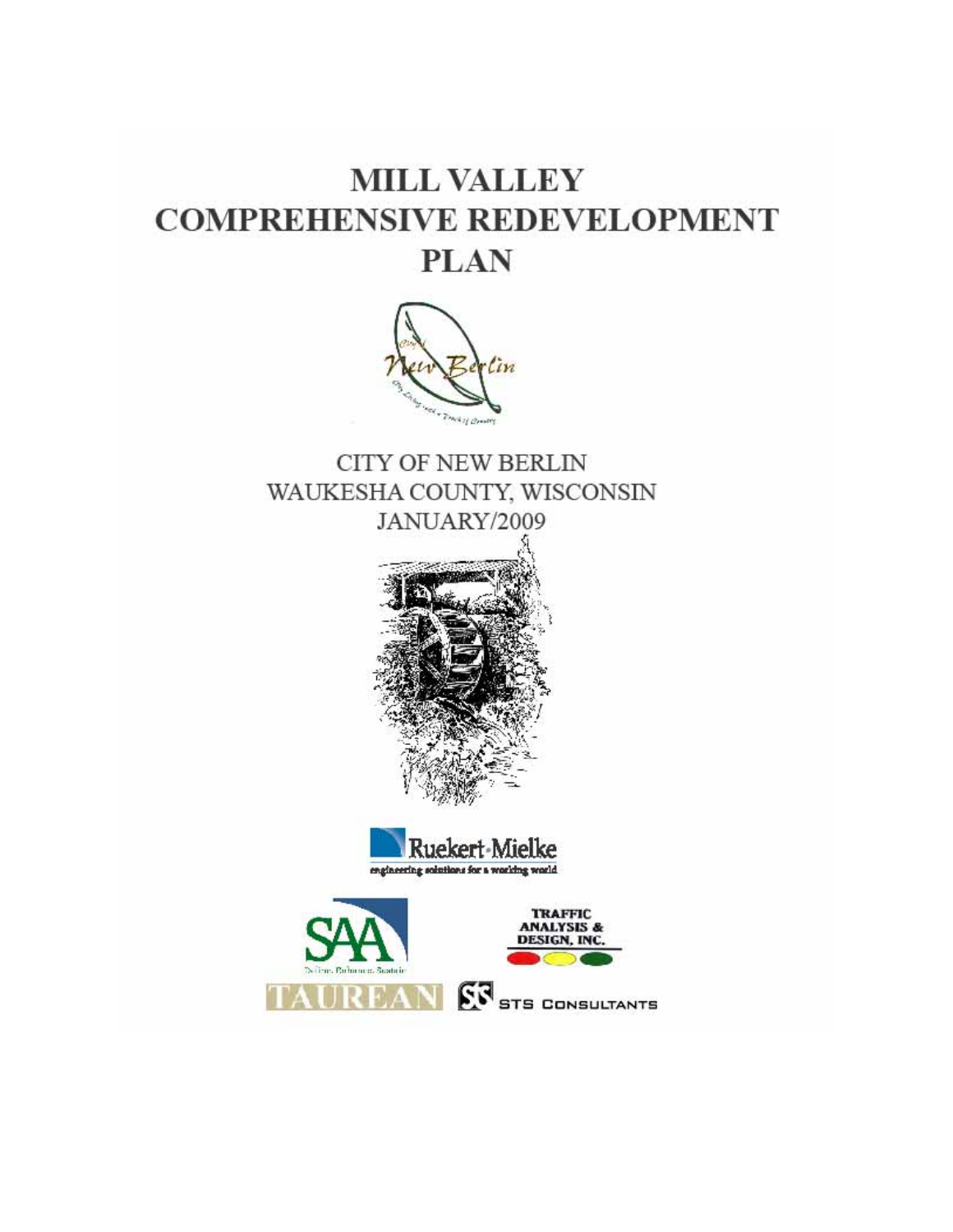# **CHAPTER 1: EXECUTIVE SUMMARY**

#### A. Project Location

The Study Area is located in the extreme Southwest corner of the City of New Berlin immediately South of Interstate Highway 43, east and west of Racine Avenue (CTH Y) (**Figure 1-1**). The lands west of Racine Avenue consist primarily of an existing nonmetallic (sand and gravel) mining operation and the lands in the Study Area to the east consist of an existing gas station and an adjacent undeveloped lot.

#### B. Background

The City of New Berlin identified the existing sand and gravel operation as the site of a future business park in the City of New Berlin Growth and Development Master Plan.

In 2003, the City of New Berlin approved a Reclamation Plan for the mining operation for the lands west of Racine Avenue along with a Plan of Operation. These documents stated that the mining operation was in existence for over 50 years and further stated that the total reclamation of the area would not be completed for another 50 years (or around the Year 2050).

In August, 2003, the City was approached by a group of developers (On Point Investment Co., LLC) who were interested in exploring the possibility of developing a business park on the west side of Racine Avenue, south of I-43. The developers also inquired as to the availability of municipal sanitary sewer and water service to the proposed development.

Subsequent to this request, the City of New Berlin and the City of Muskego entered into an agreement to determine the legal, technical, and financial feasibility of the extension of municipal sanitary sewer and water to the area. The results of the study, which was performed by Ruekert/Mielke, found that the most cost-effective source of municipal sanitary sewer and water services was from the City of Muskego.

## C. Purpose

01/23/09

In October, 2003, at the request of the potential developers, the New Berlin Common Council directed the City Plan Commission to determine if the proposed development was consistent with the City's Growth and Development Plan and also directed the Department of Community Development to investigate the feasibility of creating a tax incremental district as a means of financing portions of the proposed development.

As the City investigated possible development scenarios for lands within the Study Area, several individuals and entities raised concerns regarding the impacts the development (either continued sand and gravel operations or new uses) would have on their properties and lives. These concerns included storm water, groundwater, traffic, environmental and quality of life issues.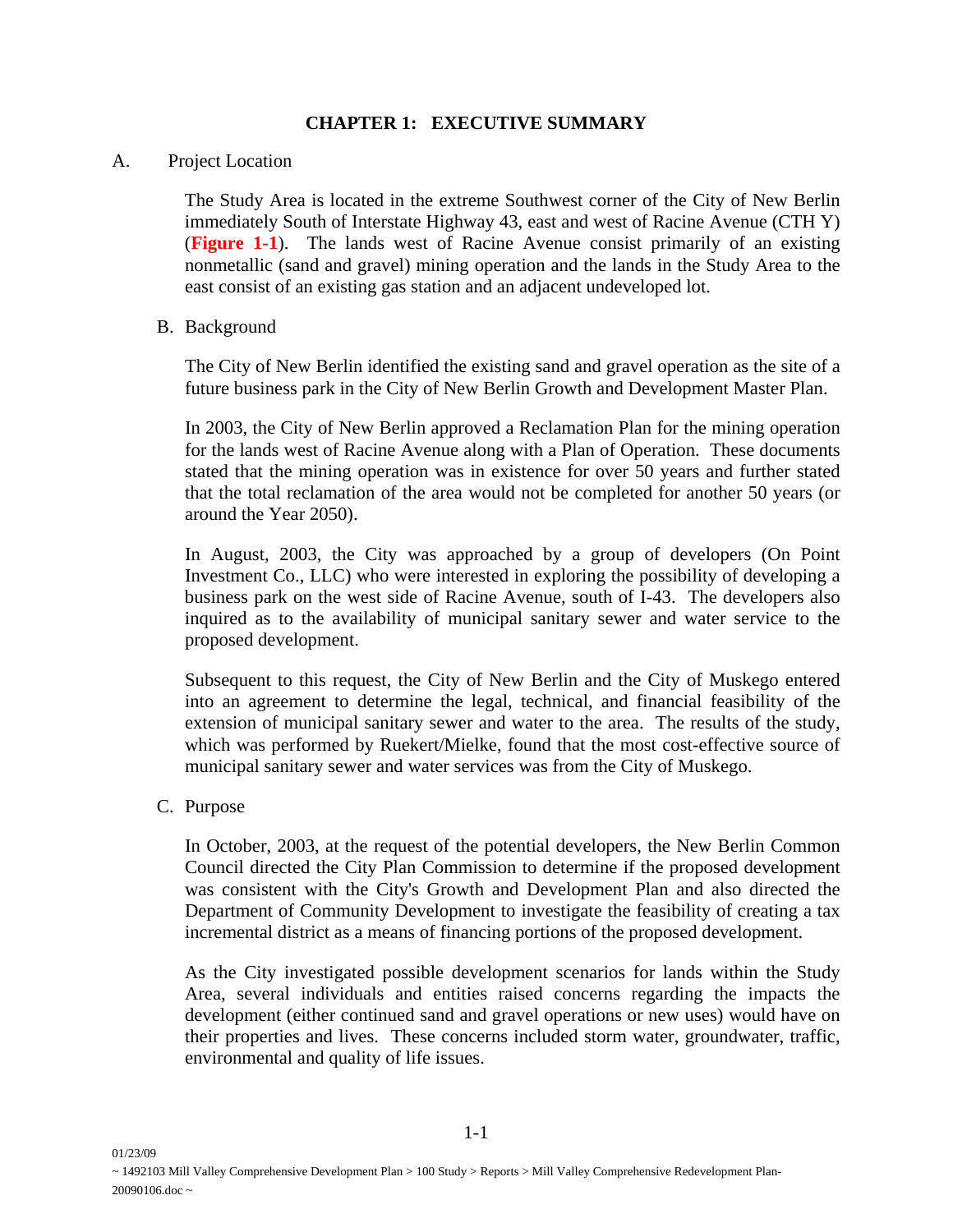

1-2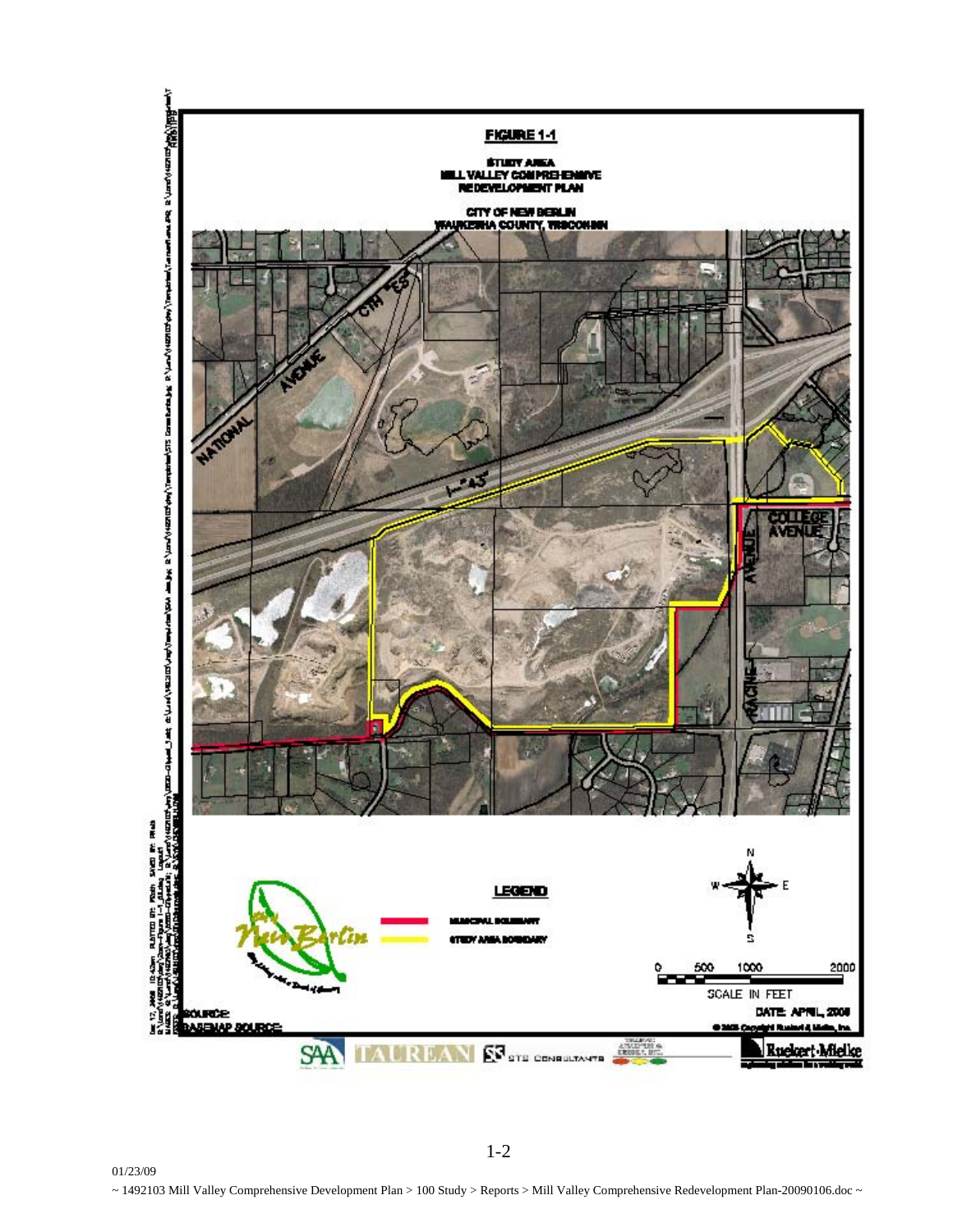### D. Scope

Recognizing the potential magnitude of the impacts of the possible redevelopment of the lands within the Study Area, the City of New Berlin in March, 2006, entered into a professional services agreement with the firm of Ruekert/Mielke for the preparation of an analysis of the potential environmental, sanitary sewerage, water supply, storm water management, traffic and transportation, land use, real estate market feasibility, geotechnical, groundwater and fiscal impacts of the redevelopment.

This report is the culmination of a detailed multi-faceted study of each of the various components that impact the development. Essentially, the Study answers the following questions:

- What has occurred to date?
- What are the impediments to development?
- How can these challenges be mitigated?
- Does the market data support this type of development at this location?
- What type of restrictions and guidelines should be placed on the development in order to maximize its potential?
- What types and costs of infrastructure are necessary to develop this area?
- What are the impacts (environmental, quality of life, financial) of this development on the surrounding lands?
- What are the sources of funds to develop this property so that, in the end, it will be a benefit to the taxpayers—not a burden?
- Where do we go from here?

The analysis included the preparation of preliminary sanitary sewerage, water supply, and storm water management system plans in order to identify the public infrastructure facilities required to serve the proposed development.

# E. Findings

01/23/09

The findings and recommendations of the impact analysis may be summarized as follows. Supporting information for the summary presentations is provided in the body of the report.

1. Recommended Land Uses

The New Berlin Growth and Development Plan, the New Berlin Economic Development Plan, and the New Valley Sand and Gravel Reclamation Plan recommend that the Mill Valley site be redeveloped as a long-range job center similar to the Westridge Business Park and planned as an attractive destination that is compatible with the area's natural resource and land use patterns.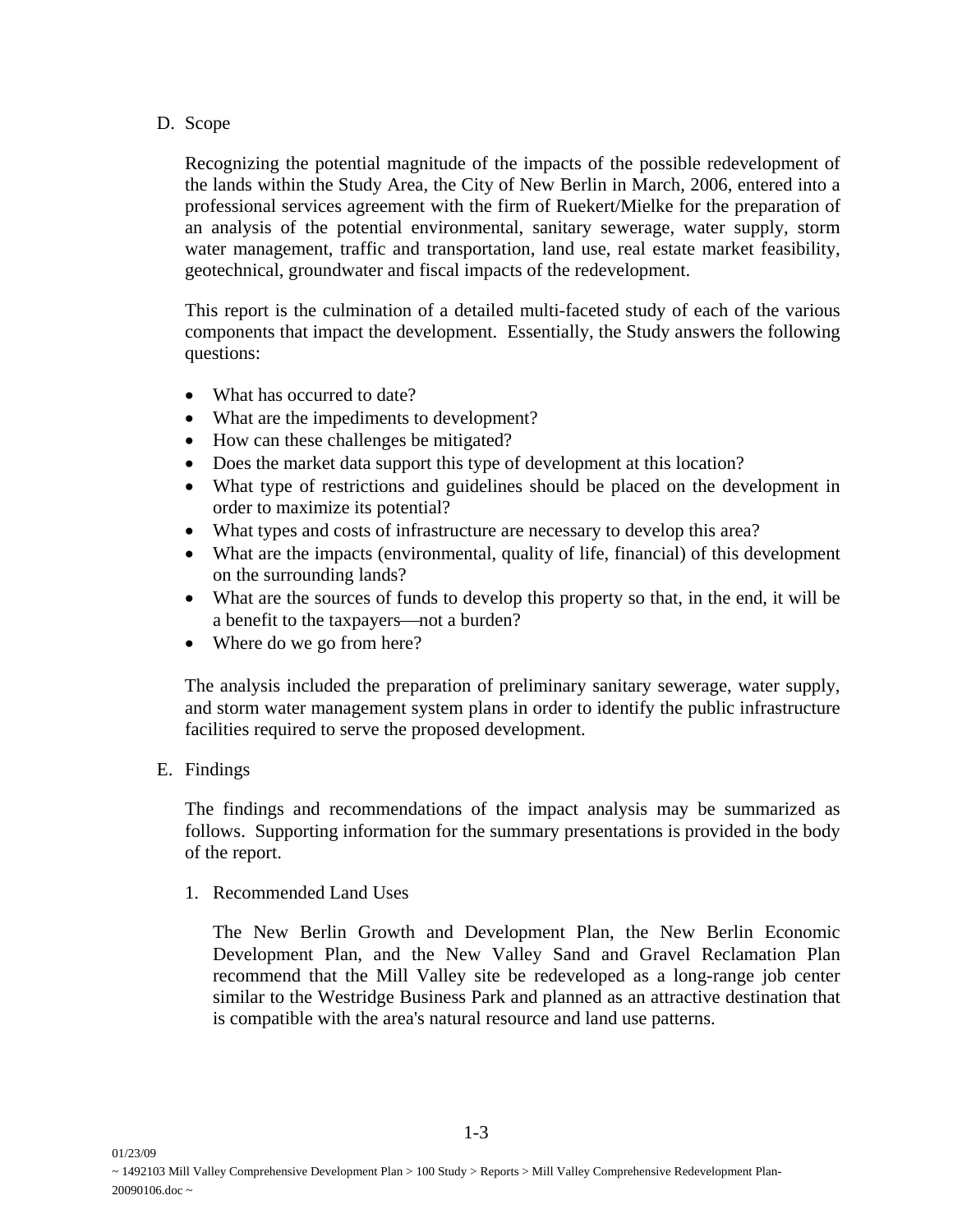The environmental impact analysis indicated that, with good design, the environmental impacts of the proposed development may be expected to be minimal. Careful attention will, however, have to be given in the final design of the preservation of the delineated environmental corridors in the development area. These corridors, which are shown on **Figure 1-2**, contain almost all of the best remaining natural resources of the area. The preservation of these corridors in essentially natural open uses will avoid the creation of serious and costly environmental and developmental problems.

2. Market Analysis

A three-part market analysis was performed on the Study Area. The first analysis focused on the overall structure surrounding the subject property, to suggest a level of demand for current and future real estate markets. The second analysis focused on the identification of specific market segments that would be likely customers for the subject site. The third analysis focused on the assessment of the competitive market condition of each of the specific market segments identified as potential customers for the subject location.

Outcome of these analyses were utilized in the development of the land use plan and for estimating the value of the development within the Study Area. The potential estimated value of development in the Study Area is in excess of \$150,000,000.

3. Design Guidelines

Design guidelines for each of the three land use areas within the Study Area were developed. A Special Plan Overlay District (SPO) is recommended for the Mill Valley Business Park area.

4. Sanitary Sewerage

01/23/09

A preliminary sanitary sewerage system plan was prepared to provide service to and within the proposed development, and attendant costs were estimated. The analysis indicated that no significant problems should be encountered in providing the needed sewerage facilities and services.

Sanitary Sewer service was determined to be most cost-effective from a technical standpoint if provided through the City of Muskego sanitary sewerage system. This is predicated, however, on the ability of the City of New Berlin and the City of Muskego to reach a suitable intermunicipal agreement for service.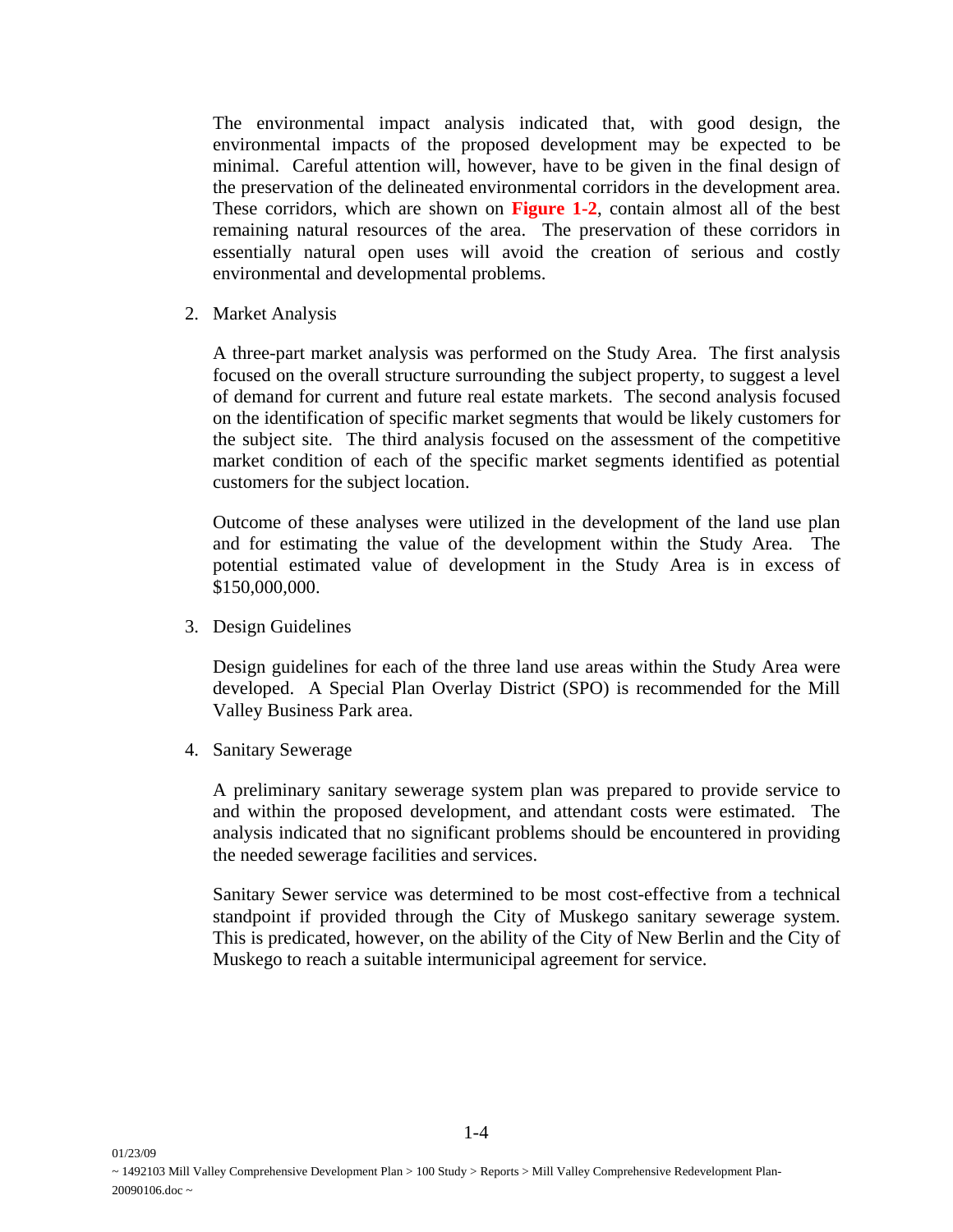

1-5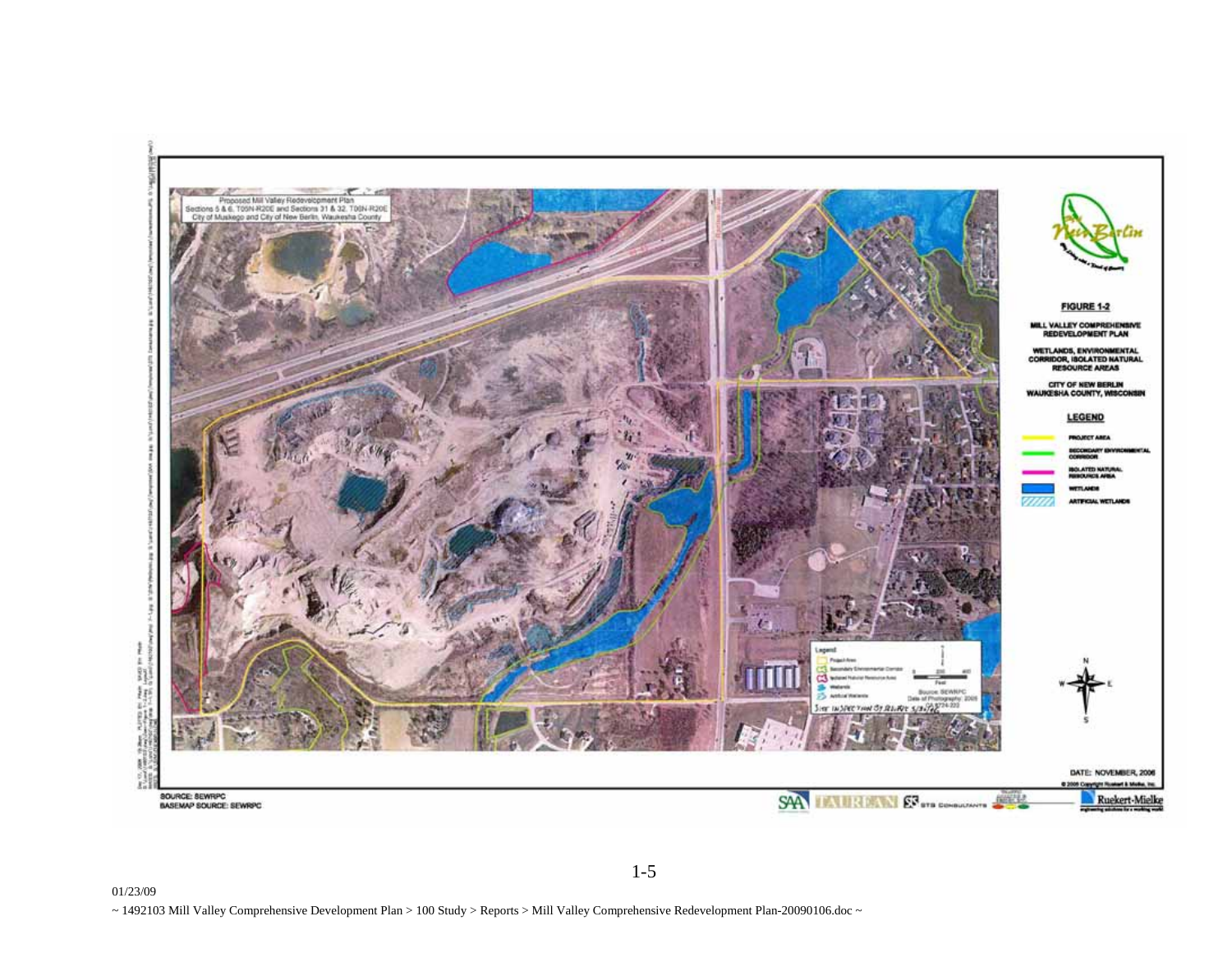## 5. Water Supply

A preliminary water supply system plan was prepared to provide service to and within the proposed development, and attendant costs were estimated. The analysis indicated that no significant problems should be encountered in providing the needed water supply services.

Water supply was determined to be most cost-effective from a technical standpoint if provided by the City of Muskego water system. As with the sanitary sewer service, this determination is predicated on the two Cities reaching a suitable intermunicipal agreement for service.

6. Storm Water Management

A preliminary storm water management plan was prepared to provide service for the proposed development, and attendant costs were estimated. It should be noted that the plan was designed to exceed current City guidelines and infiltrate 100 percent of the storm water; more than is required by current City guidelines. The final storm water management system should be designed using consistent criteria for the major and minor systems, and careful attention should be given in the design of the street and block layout to provide overland flow paths adequate to accommodate the runoff from major rainfall events without flooding of buildings. With proper design of the storm water management system, the proposed development should have no significant adverse impacts on flooding or on the rate, volume and quality of storm water runoff, either on-site or off-site.

The preliminary storm water management plan for the Mill Valley Project focused on eco-friendly or green storm water design including infiltration basins, rain gardens, bio-retention swales and infiltration trenches. Facilities such as these improve water quality, reduce storm water runoff rates and volumes, and, given proper placement and design, can provide valuable wildlife habitat and functional value. In addition, these practices can be incorporated into the City's Public Education and Involvement Program by providing a venue for school visits that include park settings with educational signage or locations for the study of plant biology, urban hydrology, and natural science. In addition to providing a learning environment for school children, these facilities can provide areas where local environmental groups become involved with programs such as weeding and facility maintenance, prairie burns, and adopt-a-rain garden programs.

7. Traffic and Transportation

01/23/09

A preliminary traffic and transportation analysis was performed. The traffic and transportation analysis included the preparation of estimates of the traffic volumes that may be expected to be generated by the proposed development, the distribution of that traffic on existing facilities and attendant needed improvements. Off-site as well as on-site impacts were considered in the analysis.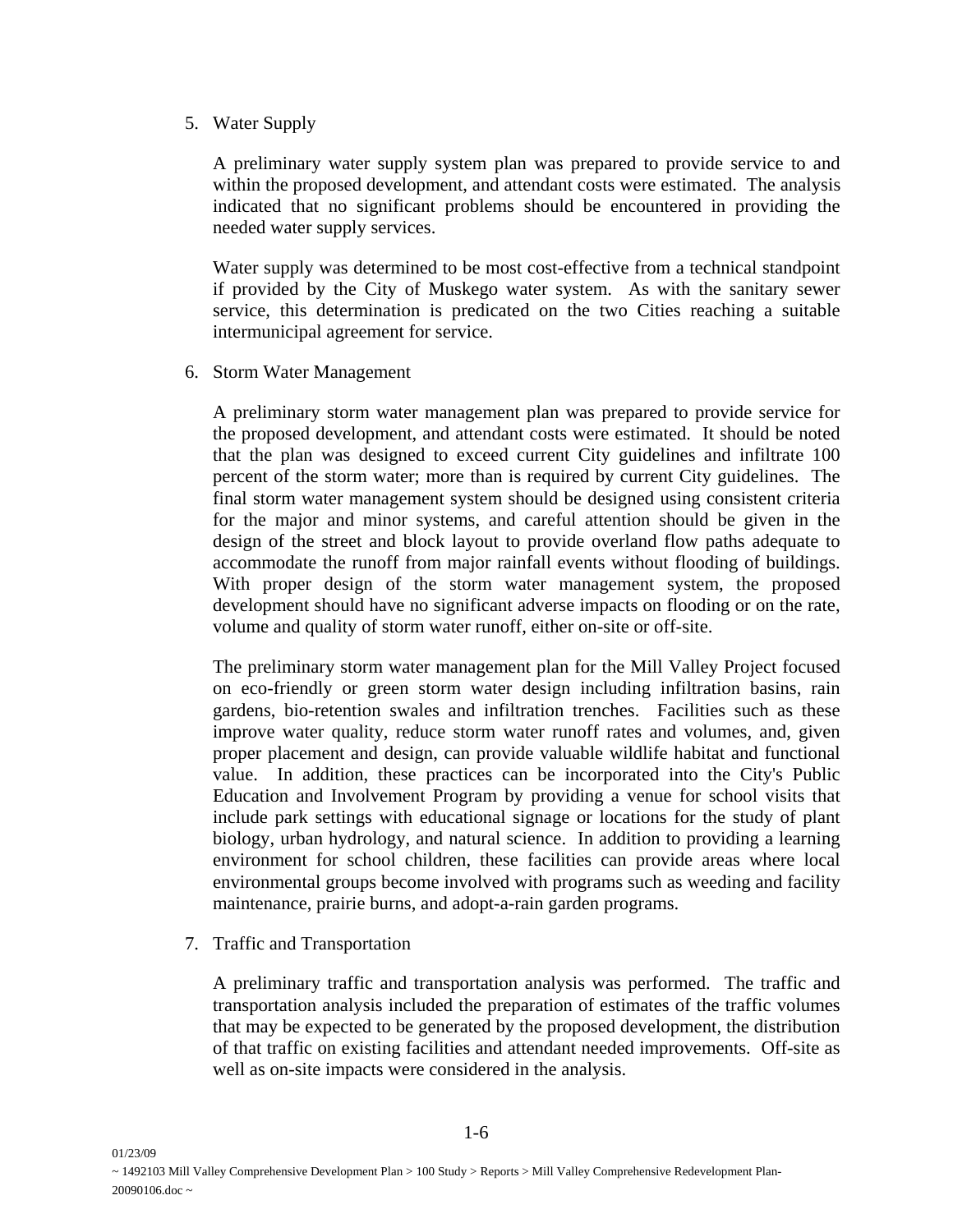*It should be noted that this TIA was based on traffic counts conducted in 2005/2006, the proposed land uses defined in 2006 and traffic projections and interchange improvements planned at that point in time. After the TIA was completed, WisDOT developed preliminary improvement plans for roundabouts at the I-43 ramps with Racine Avenue. WisDOT and Waukesha County recommend that TIA's be updated after 3 years due to changes in background traffic and surrounding development plans, if the development studied has not been built. Therefore, if the proposed development plan is modified from what was assumed in the TIA or the proposed development is delayed until late 2009 or 2010 or later, it*  is recommended that the TIA be updated with current traffic counts, current *WisDOT interchange improvement plans and current land use/development plans at the time the proposed development is expected to move forward to construction.* 

8. Environmental and Geotechnical

Ninety-four test pits were excavated through the Study Area. A Phase I Environmental Site Assessment was performed and nine monitoring wells were installed. No significant environmental or geotechnical issues were encountered.

Based on the results of the test pitting, it is anticipated that where natural soils are encountered at foundation elevations, new structures could likely be supported on shallow spread foundations. However, where fill soils are encountered, new structures may require support on intermediate or deep foundations. Alternatively, ground improvement methods such as dynamic compaction should be considered to densify the in-place fill soils. Floor slabs for buildings and pavements for roadways, drives, and parking lots could likely be supported at grade provided the surficial soils are firm under the weight of proofrolling and no organic soils are present at depth. It is recommended that additional subsurface investigations be performed to support the design of new buildings, roadways, and storm water management structures.

9. Groundwater Impacts

Tests were conducted and analyses were performed to determine the impacts of the development on groundwater quality and quantity. Based upon these analyses, 100 percent of the storm water can be contained and infiltrated on-site with no detrimental impacts on groundwater.

10. Financial Analysis

01/23/09

Based upon the proposed development plan, the preliminary sanitary sewer, water supply, and storm water management system plans prepared to serve that development, and the traffic and transportation analysis, an estimate of the capital costs for complete development was prepared. A breakdown of the capital costs are in **Appendix 1-1**.